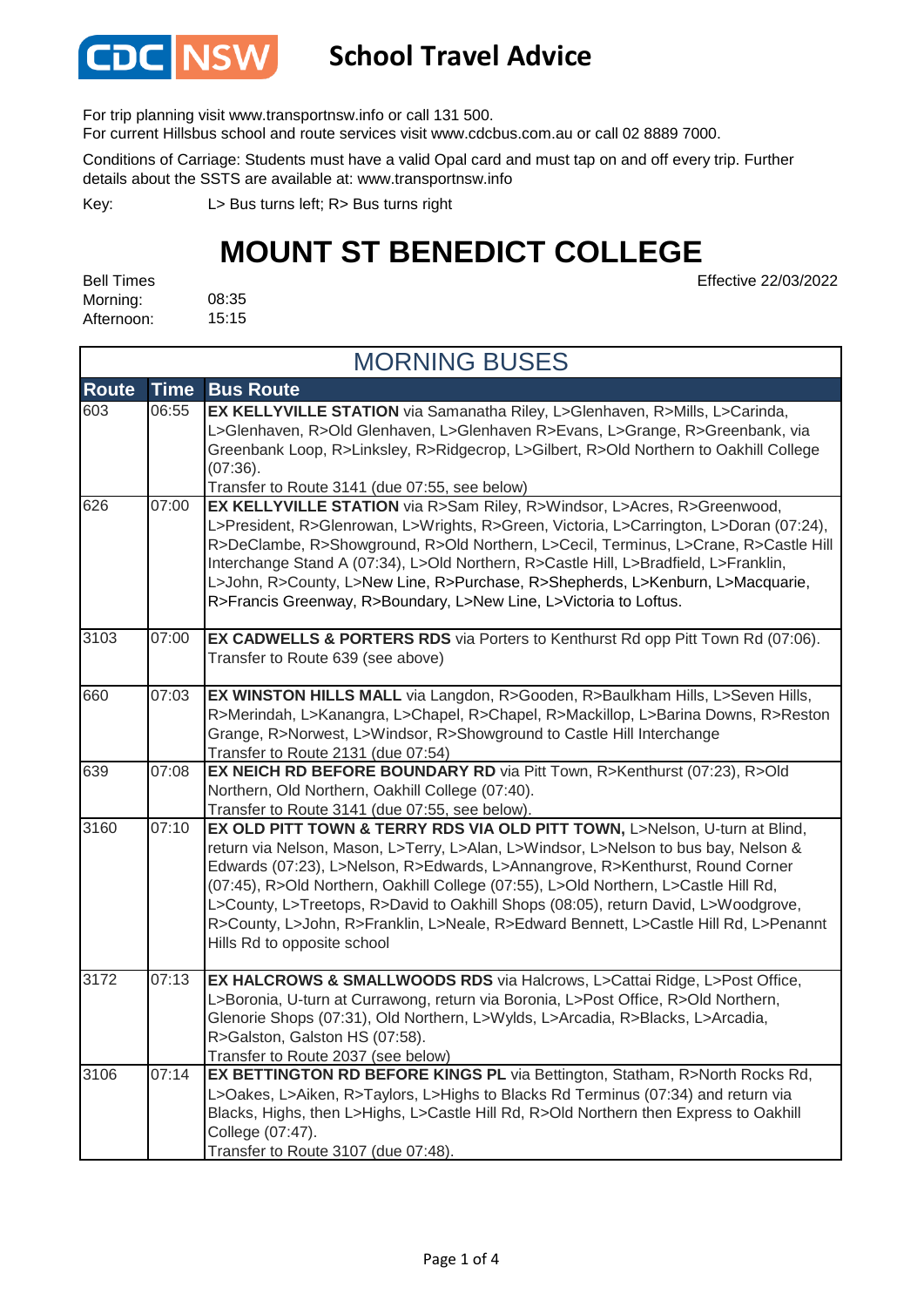## **CDC** NSW School Travel Advice

| <b>Route</b> | <b>Time</b>    | <b>Bus Route</b>                                                                                                      |
|--------------|----------------|-----------------------------------------------------------------------------------------------------------------------|
| 2041         | 07:15          | EX SEVEN HILLS STATION STAND A via Prospect Hwy, Seven Hills Rd, L>Solander,                                          |
|              |                | R>Joseph Banks, L>Seven Hills, L>Chapel, L>Crestwood, L>Mackillop, R>Barina Downs                                     |
|              |                | (07:41), L>Windsor, R>Showground, L>Rowellan, L>Castle to Castle Hill HS, return Castle,                              |
|              |                | L>Pennant, McMullen, R>Old Northern, R>Crane, R>Castle Hill Interchange Stand A                                       |
|              |                | (08:00)                                                                                                               |
|              |                | Transfer to Route 2132 (due 08:01) for travel to school.                                                              |
| 625          | 07:15          | EX PARRAMATTA INTERCHANGE via L>Station, Smith, Wilde, L>Victoria, R>O'Connell,                                       |
|              |                | R>Albert, Pennant Hills to opposite school                                                                            |
| 3110         | 07:24          | EX CANOELANDS RD INTERCHANGE via Old Northern, Glenorie Shops (07:37), Old                                            |
|              |                | Northern, L>Mid Dural, R>Galston, Galston HS (07:53).                                                                 |
| 638          | 07:27          | Transfer to Route 2037 (due 07:58, see below)<br>EX BEROWRA WATERS via Bay, R>Arcadia, R>Galston, Galston HS (07:58). |
|              |                | Transfer to Route 2037 (see below)                                                                                    |
| 2037         | 07:31          | EX GLENORIE, OLD NORTHERN AFTER TIMARU ST via Old Northern, L>Mid Dural,                                              |
|              |                | L>Galston, Galston Shops (07:50) return Galston, Galston HS (07:58), L>Old Northern,                                  |
|              |                | New Line, L>Victoria, R>Loftus, L>Pennant Hills to opposite school                                                    |
| 660          | 07:32          | EX CASTLEWOOD DR BEFORE JASMINE WAY via Castlewood, R>Darcey, L>Crane,                                                |
|              |                | R>Castle Hill Interchange Stand A (07:43).                                                                            |
|              |                | Transfer to 2131 due 07:54 (see below)                                                                                |
| 3153         | 07:39          | EX EVANS RD OPPOSITE AMELIA GODBEE AVE via L>Evans, L>Grange,                                                         |
|              |                | R>Greenbank, L>Linksley, L>Ridgecrop, Knightsbridge Shops (07:46), L>Gilbert, R>Old                                   |
|              |                | Northern, Oakhill College (07:55), L>Old Northern, L>Castle Hill, L>County, L>Treetops,                               |
|              |                | R>David to Oakhill Dr Shops (08:04), return David, L>Woodgrove, R>County, L>John,                                     |
|              |                | R>Franklin, L>Neale, Franklin & Neale (08:10), R>Edward Bennett, L>Castle Hill, L>New                                 |
|              |                | Line, R>Victoria, R>Loftus, L>Pennant Hills to opposite school                                                        |
|              |                |                                                                                                                       |
| 635          | 07:41          | EX CHERRYBROOK STATION via Bradfield, L>Castle Hill, R>Coonara, Highs, Blacks,                                        |
|              |                | return Blacks, R>Taylor, L>Aiken, L>Oratava, R>Dehlsen, L>Salina, L>Aiken, R>Pennant                                  |
|              |                | Hills, L>Copeland, L>Cardinal, R>Hannah, R>Wongala to Beecroft Station (08:13).                                       |
|              |                | Transfer to Route 3144 via R>Beecroft to school.                                                                      |
| 633          | 07:46          | EX CASTLE HILL INTERCHANGE STAND A via L>Old Northern, R>Castle Hill to                                               |
|              |                | Cherrybrook Station then via Route 633 to Pennant Hills Station (08:12).                                              |
|              |                | Transfer to Route 2173 (due 08:23)                                                                                    |
| 3107         | 07:48          | EX OAKHILL COLLEGE EXPRESS TO DAVID RD via L>Old Northern, L>Castle Hill,                                             |
|              |                | L>County, L>Treetops, R>David, R>Woodgrove, L>County, L>New Line, R>Purchase to                                       |
|              |                | 2nd roundabout, return Purchase to Cherrybrook HS, R>Hancock, L>Purchase,                                             |
|              |                | R>Shepherds, L>Macquarie, L>Francis Greenway, R>Boundary, L>New Line, L>Victoria,                                     |
|              |                | R>Loftus, L>Pennant Hills to school                                                                                   |
| 2131         | 07:54          | EX CASTLE HILL INTERCHANGE STAND A via L>Old Northern, R>Castle Hill,                                                 |
|              |                | L>Bradifled (08:00), R>Franklin, L>Castle Hill Rd, L>Pennant Hills Rd to opposite school.                             |
|              |                |                                                                                                                       |
| 3141         | 07:55          | EX OAKHILL COLLEGE via L>Old Northern Rd, L>Bradfield (08:00), R>Franklin Rd,                                         |
|              |                | L>Castle Hill Rd, L>Pennant Hills Rd to opposite school                                                               |
| 625<br>3151  | 07:57<br>08:00 | EX PENNANT HILLS STATION via Railway, R>Pennant Hills to school                                                       |
|              |                | EX HIGHS OPP HOOP PINE via Highs, Blacks Rd Terminus, Highs, R>Taylor, L>Aiken,<br>L>Pennant Hills to opposite school |
| 3178         | 08:00          | EX CHERRYBROOK STATION via Bradfield, R>Castle Hill Rd, L>Highs, Taylor, L>Aiken,                                     |
|              |                | L>Oratava, R>Dehlsen, L>Salina, L>Aiken, L>Pennant Hills to opposite school                                           |
|              |                |                                                                                                                       |
| 2132         | 08:01          | EX CASTLE HILL INTERCHANGE STAND A via L>Old Northern, R>Castle Hill,                                                 |
|              |                | L>Bradifled (08:07), R>Franklin, L>Castle Hill Rd, L>Pennant Hills Rd to opposite school.                             |
|              |                |                                                                                                                       |
| 3144         | 08:17          | <b>EX BEECROFT STATION</b> via Wongala, R>Beecroft to school                                                          |
| 2173         | 08:23          | EX PENNANT HILLS STATION EXPRESS TO SCHOOL                                                                            |
| 625          | 08:27          | <b>EX PENNANT HILLS STATION</b> via Railway, R>Pennant Hills to school                                                |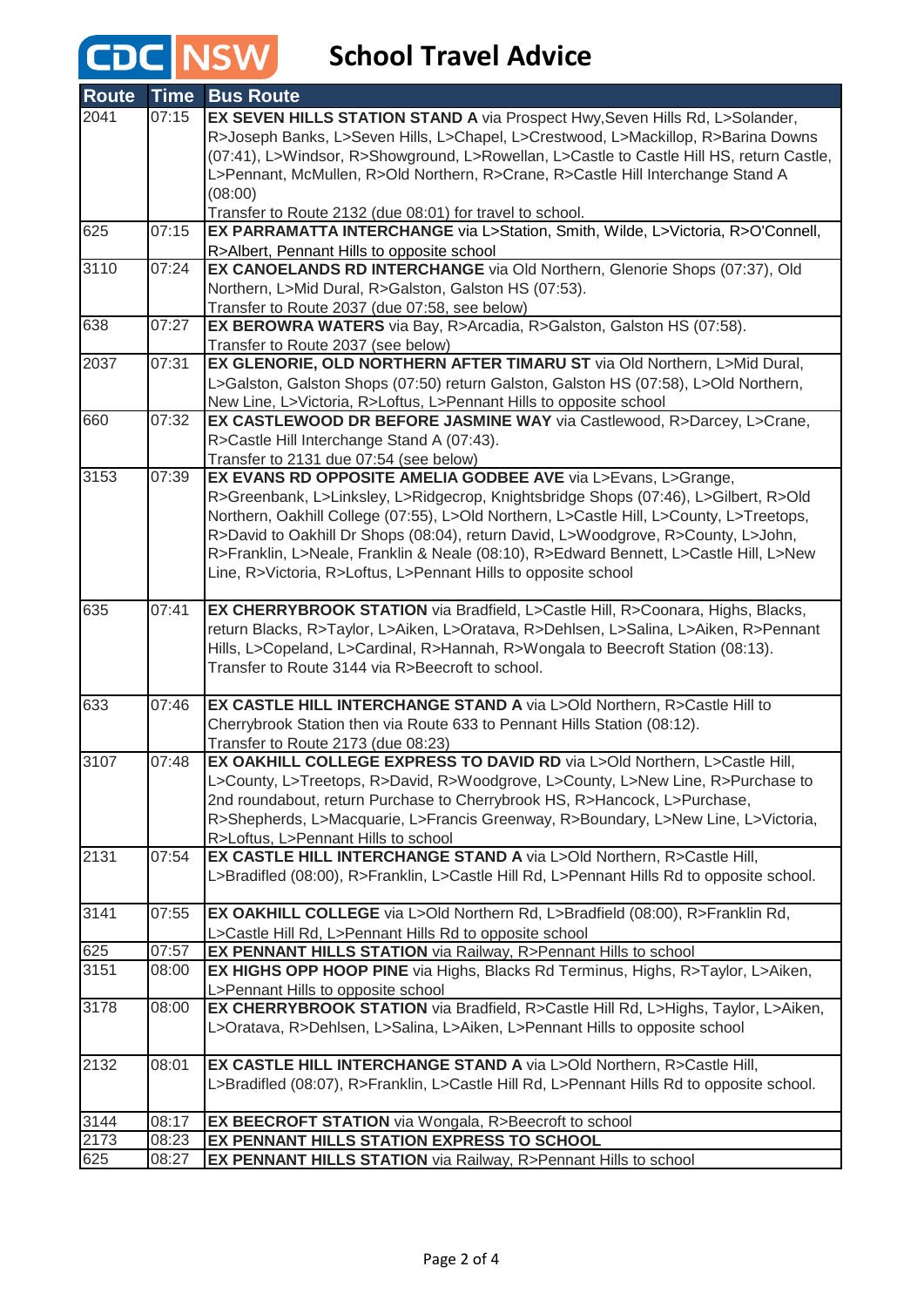## **CDC** NSW School Travel Advice

|              |             | <b>Route Time Bus Route</b>                                                                                                 |
|--------------|-------------|-----------------------------------------------------------------------------------------------------------------------------|
|              |             | <b>AFTERNOON BUSES</b>                                                                                                      |
| <b>Route</b> | <b>Time</b> | <b>Bus Route</b>                                                                                                            |
| 3506         | 15:20       | TO GLENHAVEN VIA OAKHILL COLLEGE via Beecroft, L>Pennant Hills, R>Castle Hill,                                              |
|              |             | R>Old Northern to opposite Oakhill College (15:38).                                                                         |
|              |             | Transfer to Route 3550 (see below).                                                                                         |
|              |             | Then via L>Gilbert, R>Ridgecrop, R>Linksley, L>Greenbank Loop, L>Grange, R>Evans,                                           |
|              |             | L>Glenhaven, L>Carinda, R>Mills, L>Glenhaven to Bannerman Rd                                                                |
| 3535         | 15:20       | TO GLENHAVEN VIA OAKHILL COLLEGE via Beecroft, L>Pennant Hills, R>Castle Hill,                                              |
|              |             | R>Old Northern to opposite Oakhill College (15:40 - Transfer to 3573 for Dural & Glenorie),                                 |
|              |             | then via Old Northern, L>Gilbert, R>Ridgecrop, R>Linksley, L>Greenbank Loop, L>Grange,                                      |
|              |             | R>Evans, L>Glenhaven, L>Carinda, R>Mills, L>Glenhaven to Bannerman Rd                                                       |
| 3536         | 15:20       | EXPRESS TO CASTLE HILL INTERCHANGE via Beecroft, L>Pennant Hills, R>Castle Hill,                                            |
|              |             | L>Old Northern, L>Terminus, R>Crane, R>Castle Hill Interchange                                                              |
| 3631         | 15:23       | TO ROUND CORNER & MARAYLYA via Beecroft, L>Pennant Hills, R>Castle Hill,                                                    |
|              |             | R>Edward Bennett, L>Neale, R>Franklin, L>John, R>County, L>Woodgrove, R>David,                                              |
|              |             | Oakhill Shops (15:40), return David, L>Treetops, R>County, R>Castle Hill, R>Old Northern                                    |
|              |             | to opposite Oakhill College (15:53),                                                                                        |
|              |             | Transfer to Route 3531 (due 15:57) to Galston and Berrille, Route 3580 (due 15:59) to                                       |
|              |             | Cattai Ridge Rd                                                                                                             |
|              |             | Bus continues via Old Northern, Round Cnr (16:03). Continues as Route 639 via Old                                           |
|              |             | Northern, L>Kenthurst to Kenthurst Rd before Pitt Town Rd (16:11),                                                          |
|              |             | Transfer to Route 640 (due 16:11, see below).                                                                               |
| 3602         | 15:25       | Then L>Pitt Town to Maraylya.<br>TO PENNANT HILLS STATION via Beecroft, R>Pennant Hills Rd, L>Railway to Pennant            |
|              |             | <b>Hills Station</b>                                                                                                        |
| 632          | 15:25       | EX PENNANT HILLS RD (OPPOSITE SCHOOL) TO PENNANT HILLS STATION via                                                          |
|              |             | Pennant Hills Rd to Pennant Hills Station                                                                                   |
| 3539         | 15:27       | <b>EXPRESS TO ST BERNADETTES SCHOOL, CASTLE HILL via Beecroft, L&gt;Pennant Hills,</b>                                      |
|              |             | R>Castle Hill, L>Old Northern, L>Terminus, R>Crane, R>Castle Hill Interchange                                               |
|              |             |                                                                                                                             |
| 3652         | 15:27       | TO PENNANT HILLS STATION via Beecroft, R>Pennant Hills Rd, L>Railway to Pennant<br><b>Hills Station</b>                     |
| 3572         | 15:30       | TO KELLYVILLE, EXPRESS TO CASTLE HILL INTERCHANGE then via L>Old Northern,                                                  |
|              |             | L>McMullen, Pennant, R>Showground, R>Green, R>Eric Cooper, Kings, L>Wrights,                                                |
|              |             | R>Glenrowan, L>President, R>Greenwood, L>Acres, L>Windsor, R>Memorial, L>Burns T-                                           |
|              |             | way                                                                                                                         |
| 3604         | 15:30       | TO WEST PENNANT HILLS VALLEY via Beecroft, L>Pennant Hills, R>Castle Hill,                                                  |
|              |             | L>Highs, R>Highs to Blacks Rd terminus, and return via Blacks, Highs, R>Taylor, L>Aiken                                     |
|              |             | to Pennant Hills Rd                                                                                                         |
| 3612         | 15:32       | TO CHERRYBROOK via Beecroft, R>Pennant Hills, L>Boundary, R>Bellamy, L>Laurence                                             |
|              |             | to Pennant Hills HS, return Laurence, R>Bellamy, R>Boundary, R>Francis Greenway,                                            |
|              |             | R>Macquarie, R>Shepherds, L>Purchase, L>New Line Rd to Victoria                                                             |
| 3600         | 15:35       | TO WEST PENNANT HILLS VALLEY via Beecroft, L>Pennant Hills, R>Aiken, R>Salina,                                              |
|              |             | R>Dehlsen, L>Oratava, R>Aiken, R>Taylor, Highs to Castle Hill Rd                                                            |
| 625          | 15:35       | TO PARRAMATTA STATION EX BEECROFT RD via Route 625                                                                          |
| 625          | 15:38       | EX PENNANT HILLS RD (OPPOSITE SCHOOL) TO PENNANT HILLS STATION via                                                          |
| 3623         | 15:40       | Pennant Hills Rd to Pennant Hills Station<br>TO CASTLE HILL & OAKHILL COLLEGE via Beecroft, L>Pennant Hills, R>Castle Hill, |
|              |             | L>Old Northern, L>Terminus, R>Crane, R>Castle Hill Interchange then L>Old Northern to                                       |
|              |             | opposite Oakhill College                                                                                                    |
| 3550         | 15:41       | EX OPPOSITE OAKHILL COLLEGE via Old Northern, (Round Corner 15:46), L>Kenthurst,                                            |
|              |             | L>Annangrove, L>Marian College, L>Annangrove, R>Edwards, L>Nelson, R>Hynds into                                             |
|              |             | bus bay, L>Nelson, R>Nelson, R>Blind, to Burrawang Dr.                                                                      |
| 3566         | 15:42       | EX OPPOSITE OAKHILL COLLEGE via Old Northern, Round Corner Dural (15:50), Old                                               |
|              |             | Northern, R>Galston, Galston Shops (16:09), Galston, L>Arcadia, Bay, L>Venner to Chilcott                                   |
|              |             |                                                                                                                             |